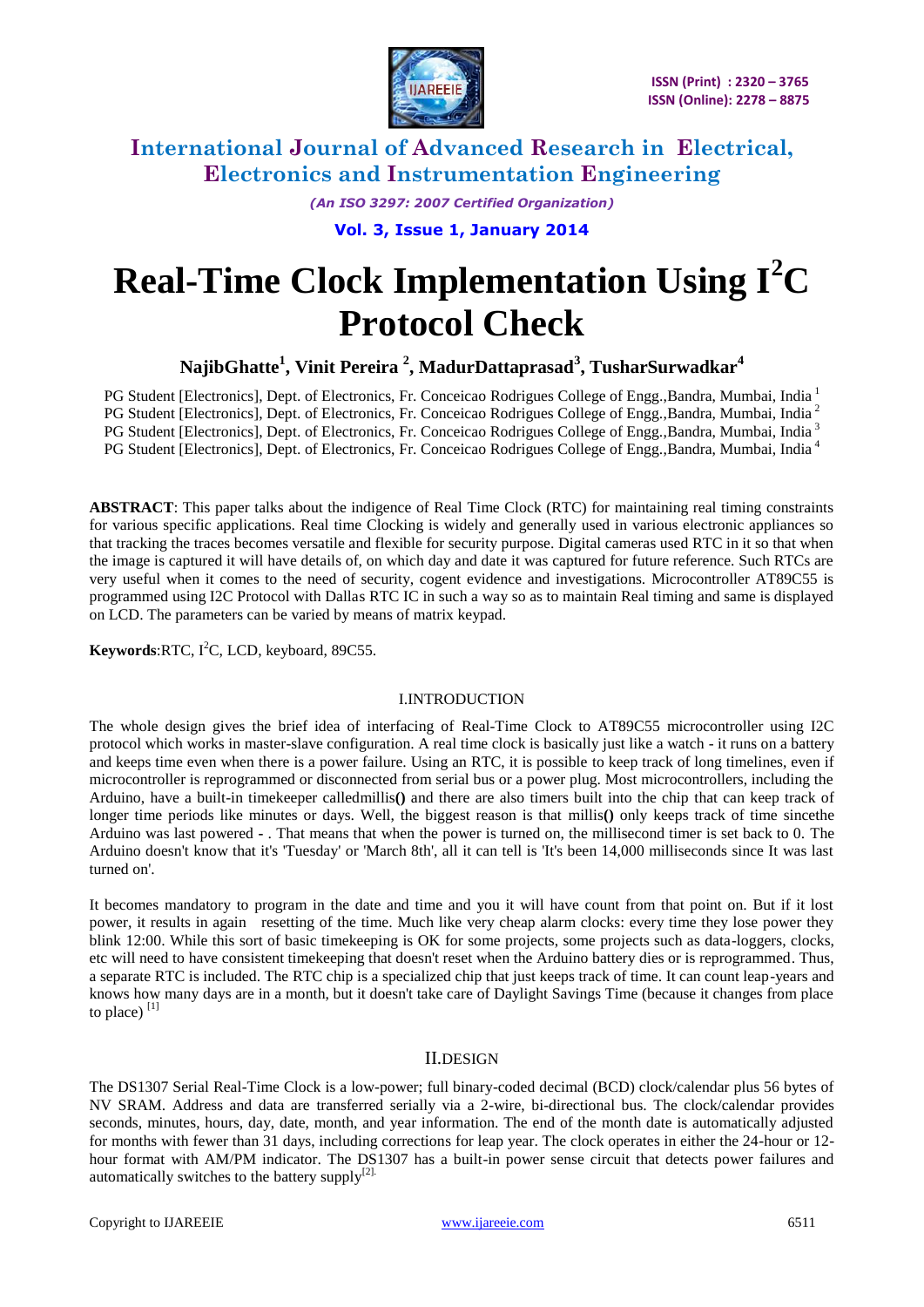

### *(An ISO 3297: 2007 Certified Organization)*

### **Vol. 3, Issue 1, January 2014**

The  $I<sup>2</sup>C$  protocol requires only 2 signals: clock and data. Clock is known as SCL or SCK (for Serial Clock), while data is known as SDA (for Serial Data). What makes  $I^2C$  unique is the use of special combinations of signal conditions and changes. Fundamentally, there are just two: Start and Stop. There are some other conditions which derive from the presence or absence of these two, but they are the core of what makes this bus unique.

An  $I^2C$  bus can potentially have multiple masters and many 'slave' devices sharing the same bus, although you rarely see multiple masters in the real world. Signal contention is avoided by means of an open-collector drive scheme, where no device will ever drive a signal high, it only drives low; for a high, the bus is pulled up by a resistor. An addressing scheme allows a device to determine if it is being queried by the master. A master sees that a slave device is present when the slave responds to its address by sending an Acknowledgement bit (driving SDA low); if no such addressed device exists, the SDA line is pulled high, and this is interpreted by the Master as a Not-Acknowledgement.

An IDLE bus condition is defined as having both SDA and SCL high. (This condition can exist within a bus transaction, but generally it is transitory.) A 'START" condition is generated by the Master, followed by 7 bits of address, then a ReadWrite bit. If a slave device detects an address match, it will send an ACK by driving SDA low during the next clock cycle; if no slave recognizes the address then the SDA line will be left alone to be pulled up high. Following a successful ACK, data will be either sent to the slave device or read from the slave device (depending on what was indicated by the Read/Write bit). Therefore, each byte is 9 bits: 7 address plus one R/W plus one ACK/NAK, or 8 data plus one ACK/NAK. The last data byte of a transaction should generally be followed by a NAK, to indicate that it is intended to be the final byte. After this, either a STOP or a ReSTART should be issued by the Master.<sup>[3]</sup>

### III.IMPLEMENTATION

The design is simulated via Proteus ISIS v7.6 sp4 provided by Labcenter Electronics. The design is created using Schematic Capture and same is simulated.

### *A. Matrix Keypad*

This is a matrix of keys which responds to specific row and column. In case of matrix keypad both the ends of switches are connected to the port pin. The design has demand for a  $4 \times 4$  matrix keyboard i. e. four rows and four columns, altogether sixteen keys, where ten keys used for numeral input and remaining six used for adjusting the real-time parameters. Thus, eight lines used to function sixteen keys. Fig. 1 shows the diagram of a matrix keypad and its interfacing with the controller.



Fig. 1 Matrix Keyboard Interfacing with Controller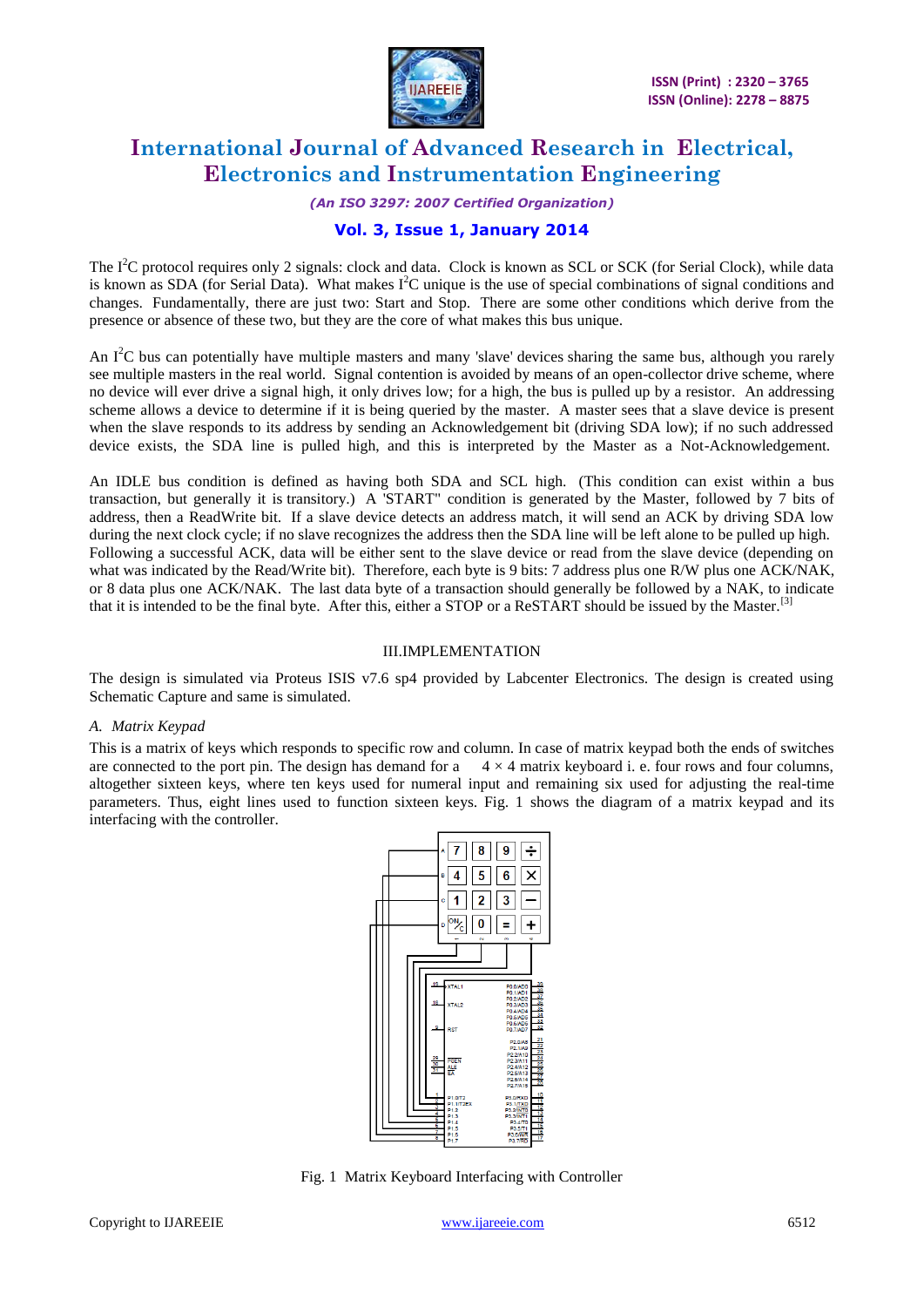

*(An ISO 3297: 2007 Certified Organization)*

**Vol. 3, Issue 1, January 2014**

### *B. Dallas DS1307 RTC*

The DS1307 is a low-power clock/calendar with 56 bytes of battery-backed SRAM. The clock/calendar provides seconds, minutes, hours, day, date, month, and year information. The date at the end of the month is automatically adjusted for months with fewer than 31 days, including corrections for leap year. The DS1307 operates as a slave device on the I2C bus. Access is obtained by implementing a START condition and providing a device identification code followed by a register address. Subsequent registers can be accessed sequentially until a STOP condition is executed. When  $V_{CC}$  falls below 1.25  $\times$  V<sub>BAT</sub>, the device terminates an access in progress and resets the device address counter. Inputs to the device will not be recognized at this time to prevent erroneous data from being written to the device from an out-of-tolerance system. When  $V_{CC}$  falls below  $V_{BAT}$ , the device switches into a low-current batterybackup mode. Upon power-up, the device switches from battery to  $V_{CC}$  when  $V_{CC}$  is greater than  $V_{BAT}$  +0.2V and recognizes inputs when  $V_{CC}$  is greater than 1.25  $\times$  V<sub>BAT</sub>. Fig. 2 shows the interfacing of the DS1307 with the microcontroller.



Fig. 2 DS1307 RTC Interfacing with Controller

The time and calendar information is obtained by reading the appropriate register bytes. Table I shows the RTC registers. The time and calendar are set or initialized by writing the appropriate register bytes. The contents of the time and calendar registers are in the BCD format. The day-of-week register increments at midnight. Values that correspond to the day of week are user-defined but must be sequential (i.e., if 1 equals Sunday, then 2 equals Monday, and so on.) Illogical time and date entries result in undefined operation. Bit 7 of Register 0 is the clock halt (CH) bit. When this bit is set to 1, the oscillator is disabled. When cleared to 0, the oscillator is enabled. On first application of power to the device the time and date registers are typically reset to 01/01/00 01 00:00:00 (MM/DD/YY DOW HH:MM:SS). The CH bit in the seconds register will be set to a 1. The clock can be halted whenever the timekeeping functions are not required, which minimizes current (IBATDR).

#### TABLE I

#### WORKING REGISTER OF DS1307

| <b>ADDRESS</b>  | <b>BIT 7</b> | BIT <sub>6</sub>        | BIT <sub>5</sub> | BIT <sub>4</sub> | BIT <sub>3</sub>           | BIT <sub>2</sub> | BIT <sub>1</sub> | BIT <sub>0</sub> | <b>FUNCTION</b>             | <b>RANGE</b>       |
|-----------------|--------------|-------------------------|------------------|------------------|----------------------------|------------------|------------------|------------------|-----------------------------|--------------------|
| 00h             | <b>CH</b>    | 10 Seconds              |                  |                  | <b>Seconds</b>             |                  |                  |                  | Seconds                     | $00 - 59$          |
| 01h             | 0            | 10 Minutes              |                  |                  | <b>Minutes</b>             |                  |                  |                  | <b>Minutes</b>              | $00 - 59$          |
| 02 <sub>h</sub> | 0            | 12                      | 10<br>Hour       | 10               | <b>Hours</b>               |                  |                  |                  | <b>Hours</b>                | $1 - 12$<br>+AM/PM |
|                 |              | 24                      | PM/<br><b>AM</b> | Hour             |                            |                  |                  |                  |                             | $00 - 23$          |
| 03h             | $\mathbf{0}$ | $\mathbf{0}$            | 0                | 0                | $\mathbf{0}$<br><b>DAY</b> |                  |                  | Day              | $01 - 07$                   |                    |
| 04h             | 0            | $\mathbf{0}$<br>10 Date |                  |                  | Date                       |                  |                  |                  | Date                        | $01 - 31$          |
| 05h             | $\mathbf{0}$ | $\mathbf{0}$            | 0                | 10<br>Month      | <b>Month</b>               |                  |                  |                  | Month                       | $01 - 12$          |
| 06h             | 10 Year      |                         |                  |                  | Year                       |                  |                  |                  | Year                        | $00 - 99$          |
| 07h             | <b>OUT</b>   | $\Omega$                | $\mathbf 0$      | <b>SQWE</b>      | $\mathbf{0}$               | 0                | RS <sub>1</sub>  | RS <sub>0</sub>  | Control                     |                    |
| 08h-3Fh         |              |                         |                  |                  |                            |                  |                  |                  | <b>RAM</b><br>$56 \times 8$ | 00h-FFh            |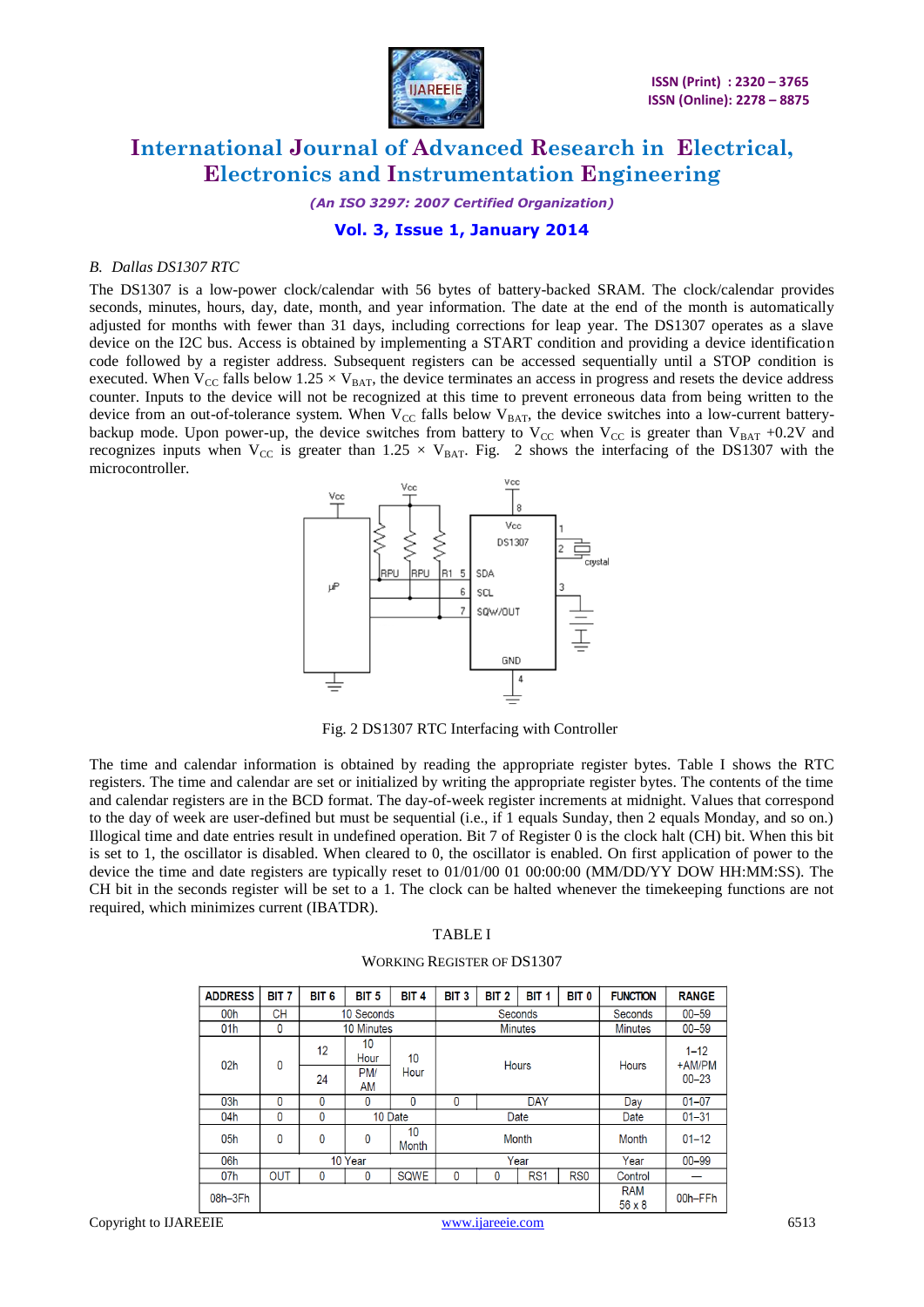

#### *(An ISO 3297: 2007 Certified Organization)*

### **Vol. 3, Issue 1, January 2014**

The DS1307 can be run in either 12-hour or 24-hour mode. Bit 6 of the hours register is defined as the 12-hour or 24 hour mode-select bit. When high, the 12-hour mode is selected. In the 12-hour mode, bit 5 is the AM/PM bit with logic high being PM. In the 24-hour mode, bit 5 is the second 10-hour bit (20 to 23 hours). The hour's value must be reentered whenever the 12/24-hour mode bit is changed. When reading or writing the time and date registers, secondary (user) buffers are used to prevent errors when the internal registers update. When reading the time and date registers, the user buffers are synchronized to the internal registers on any I2C START. The time information is read from these secondary registers while the clock continues to run. This eliminates the need to re-read the registers in case the internal registers update during a read. The divider chain is reset whenever the seconds register is written. Write transfers occur on the I2C acknowledge from the DS1307. Once the divider chain is reset, to avoid rollover issues, the remaining time and date registers must be written within one second.

The DS1307 supports the I2C protocol. A device that sends data onto the bus is defined as a transmitter and a device receiving data as a receiver. The device that controls the message is called a master. The devices that are controlled by the master are referred to as slaves. The bus must be controlled by a master device that generates the serial clock (SCL), controls the bus access, and generates the START and STOP conditions. The DS1307 operates as a slave on the I2C bus.

 $\Box$  Data transfer can be initiated only when the bus is not busy.

 $\Box$  During data transfer, the data line must remain stable whenever the clock line is HIGH. Changes in the data line while the clock line is high will be interpreted as control signals.

Accordingly, the following bus conditions have been defined:

*1) Bus not busy:* Both data and clock lines remain HIGH.

2) *START data transfer:*A change in the state of the data line, from HIGH to LOW, while the clock is HIGH, defines a START condition.

3) *STOP data transfer:*A change in the state of the data line, from LOW to HIGH, while the clock line is HIGH, defines the STOP condition.

*4) Data valid:* The state of the data line represents valid data when, after a START condition, the data line is stable for the duration of the HIGH period of the clock signal. The data on the line must be changed during the LOW period of the clock signal. There is one clock pulse per bit of data.Each data transfer is initiated with a START condition and terminated with a STOP condition. The number of data bytes transferred between START and STOP conditions is not limited, and is determined by the master device. The information is transferred byte-wise and each receiver acknowledges with a ninth bit. Within the I2C bus specifications a standard mode (100 kHz clock rate) and a fast mode (400 kHz clock rate) are defined. The DS1307 operates in the standard mode (100 kHz) only.

5) *Acknowledge:* Each receiving device, when addressed, is obliged to generate an acknowledge after the reception of each byte. The master device must generate an extra clock pulse which is associated with this acknowledge bit. A device that acknowledges must pull down the SDA line during the acknowledge clock pulse in such a way that the SDA line is stable LOW during the HIGH period of the acknowledge related clock pulse. Of course, setup and hold times must be taken into account. A master must signal an end of data to the slave by not generating an acknowledge bit on the last byte that has been clocked out of the slave. In this case, the slave must leave the data line HIGH to enable the master to generate the STOP condition. Fig. 3 shows the timing diagram indicating the data transfer using  $I^2C$ protocol by SDA and SCL.<sup>[1]</sup>



Copyright to IJAREEIE [www.ijareeie.com](http://www.ijareeie.com/) 6514 Fig. 3  $I<sup>2</sup>C$  Timing Diagram indicating Data Transfer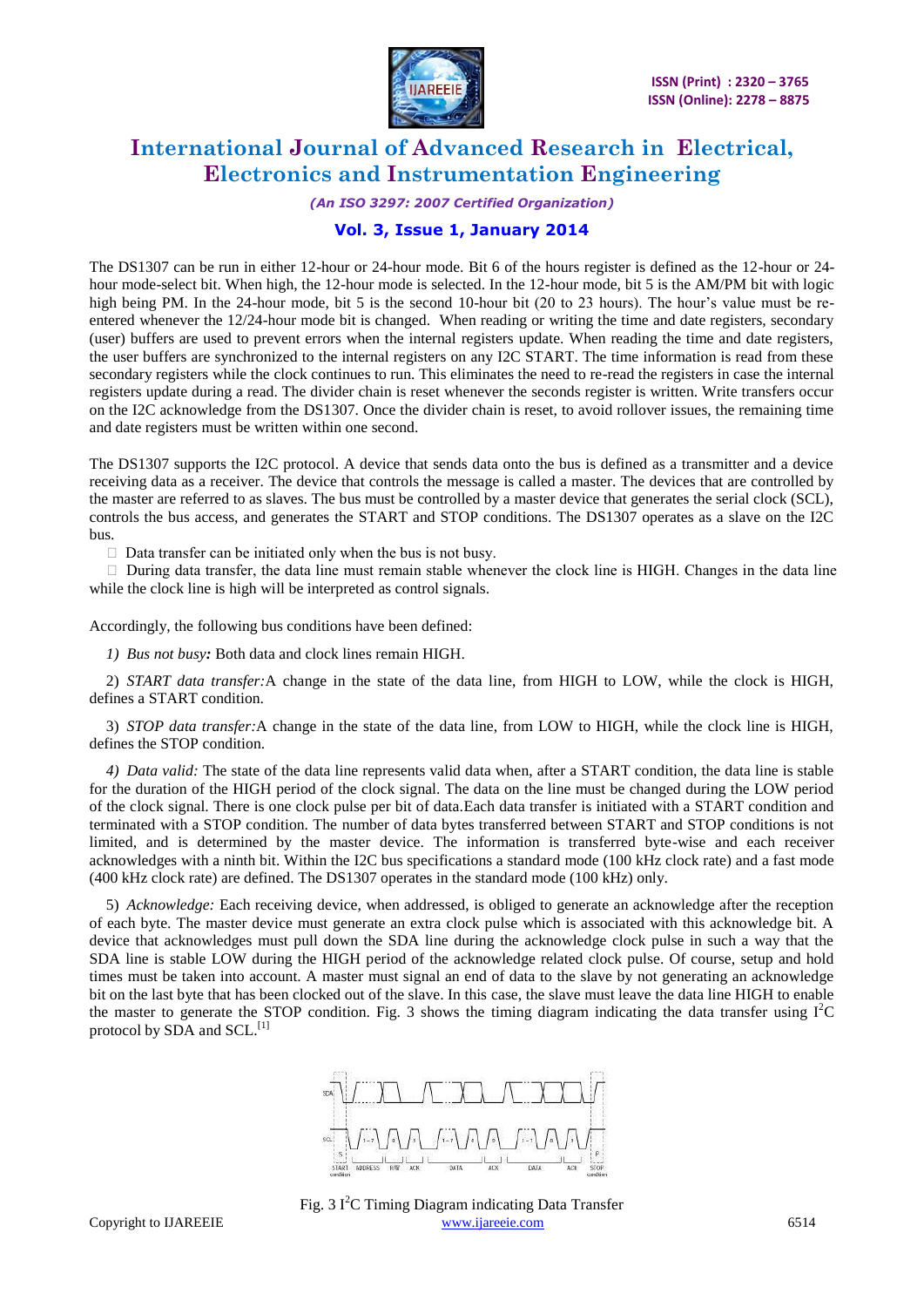

*(An ISO 3297: 2007 Certified Organization)*

**Vol. 3, Issue 1, January 2014**

### *C. Alphanumeric LCD*

LCD's are very simple to interface with the controller as well as are cost effective. The ALPHANUMERICdisplay used in proposed design here is 4× 20(four lines & twenty characters per line) as shown in Fig. 4.The LCD requires 3 control lines (RS, R/W & EN) & 8 (or 4) data lines. The number on data lines depends on the mode of operation. If operated in 8-bit mode then 8 data lines + 3 control lines i.e. total 11 lines are required. And if operated in 4-bit mode then 4 data lines + 3 control lines i.e. 7 lines are required. How do we decide which mode to use? It's simple if you have sufficient data lines you can go for 8 bit mode  $\&$  if there is a time constrain i.e. display should be faster then we have to use 8-bit mode because basically 4-bit mode takes twice as more time as compared to 8-bit mode.



Fig. 4 DS1307 RTC Interfacing with Controller

When RS is low (0), the data is to be treated as a command. When RS is high (1), the data being sent is considered as text data which should be displayed on the screen. When R/W is low (0), the information on the data bus is being written to the LCD. When RW is high (1), the program is effectively reading from the LCD. Most of the times there is no need to read from the LCD so this line can directly be connected to GND thus saving one controller line. The ENABLE pin is used to latch the data present on the data pins. A HIGH - LOW signal is required to latch the data. The LCD interprets and executes command at the instant the EN line is brought low. If EN is not instantiated, instruction will never be executed.<sup>[5]</sup>

### *D. Microcontroller AT89C55*

The AT89C55WD is a low-power; high-performance CMOS 8-bit microcontroller with 20K bytes of Flash programmable read only memory and 256 bytes of RAM. The device is manufactured using Atmel's high-density nonvolatile memory technology and is compatible with the industry standard 80C51 and 80C52 instruction set and pinout. The on-chip Flash allows the program memory to be user programmed by a conventional non-volatile memory programmer. By combining a versatile 8-bit CPU with Flash on a monolithic chip, the Atmel AT89C55WD is a powerful microcomputer which provides a highly flexible and cost effective solution to many embedded control applications.The microcontroller is programmed with Embedded C language using Keil cross-compiler and Intel-hex file is generated and embed into the controller to simulate the results.Fig. 5 shows the embedded code flow-chart. Microcontroller is embedded with the generated hex file and design is simulated to get optimum results.